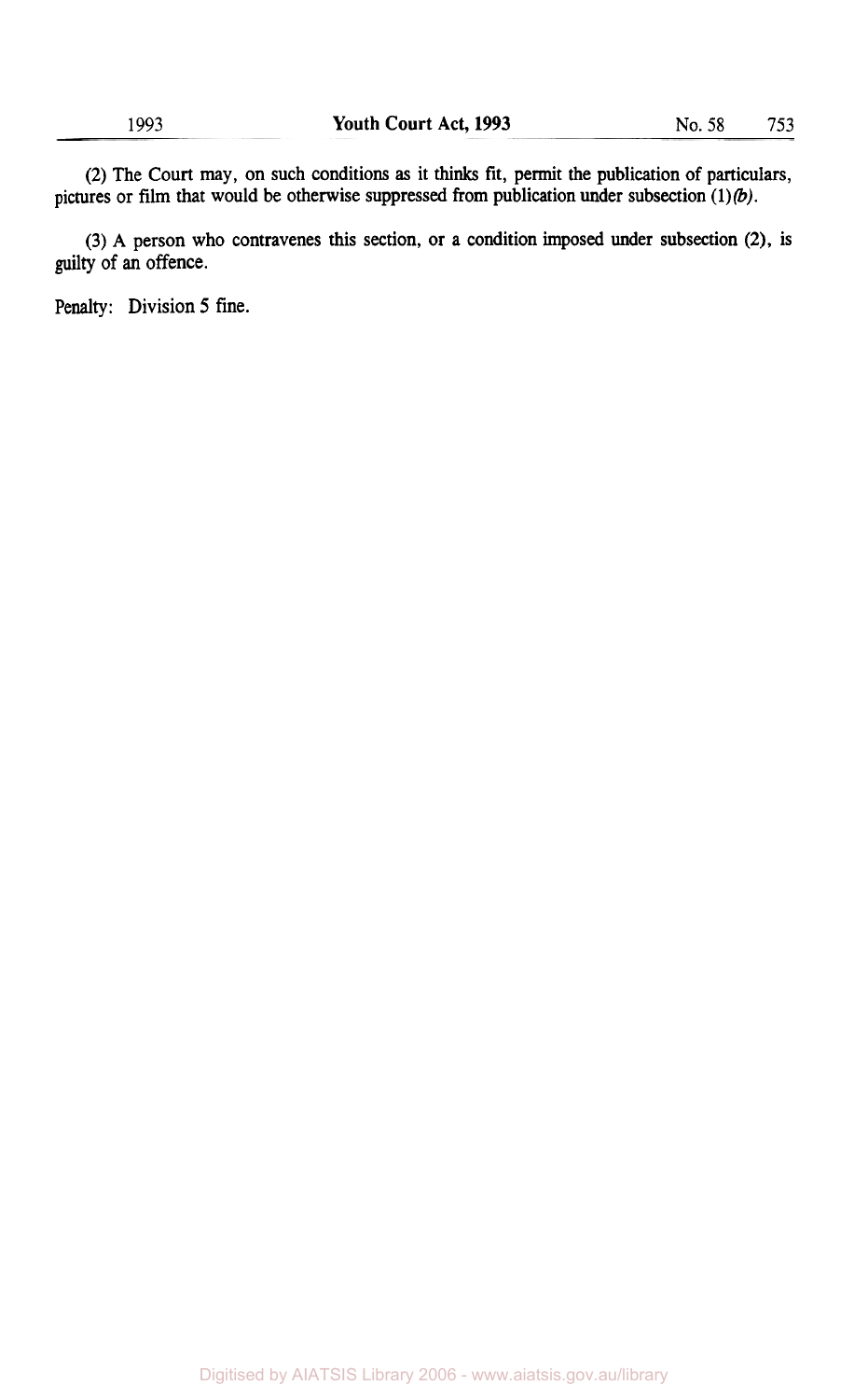# **PART** *7*  **MISCELLANEOUS**

#### **Immunities**

same privileges and immunities from civil liability **as** a Judge of the Supreme **Court.**  *26.* **A** Judge, Magistrate or other person exercising the jurisdiction of the **Court has** the

### **Contempt in the face of the Court**

27. A person who-

- *(a)* interrupts the proceedings of the **Court** or misbehaves before the **Court;** or
- (b) **insults** a Judge, Magistrate, Registrar or other officer of the **Court** who is acting in the exercise of official functions; or
- **(c)** refuses, in the face of the **Court,** to obey a lawful direction of the **Court,**

is guilty of a contempt of the **Court.** 

#### **Punishment of contempt**

*28.* The **Court** may punish a contempt **as** follows:

- *(a)* if the person guilty of the contempt is a child or youth-it may impose a fine not exceeding a Division **7** fine or commit the child or youth to a training centre for a period not exceeding Division **7** imprisonment;
- (b) if the person guilty of the contempt is an adult-it may impose a fine not exceeding **<sup>a</sup>** Division *5* fine or commit the person to prison for a period not exceeding Division *<sup>5</sup>* imprisonment.

# **Authority for imprisonment or detention**

*29.* **(1)** If the **Court makes** an order for imprisonment or detention, a copy of the order under the **Court's seal** is **a** sufficient warrant to apprehend the person against whom the order was made, to take *that* person to the prison, training centre or other place contemplated **by** the order, and to imprison or detain that person in accordance with the order.

(2) The **Court** may, however, issue a warrant for the person's apprehension **and**  imprisonment or detention if the **Court** considers it appropriate to do so.

#### *Age*

30. If the **Court** does not have available to it satisfactory evidence of the age of a person in relation to whom proceedings have been brought before the **Court,** the **Court** may make its **own**  estimate of the age of that person and act on the basis of that estimate.

#### Legal process

any other day. **31. (1)** Any process of the **Court** may **be** issued, served or executed on a Sunday **as** well

(2) The validity of process is not affected by the fact that the person who issued it **dies** or ceases to hold **office.**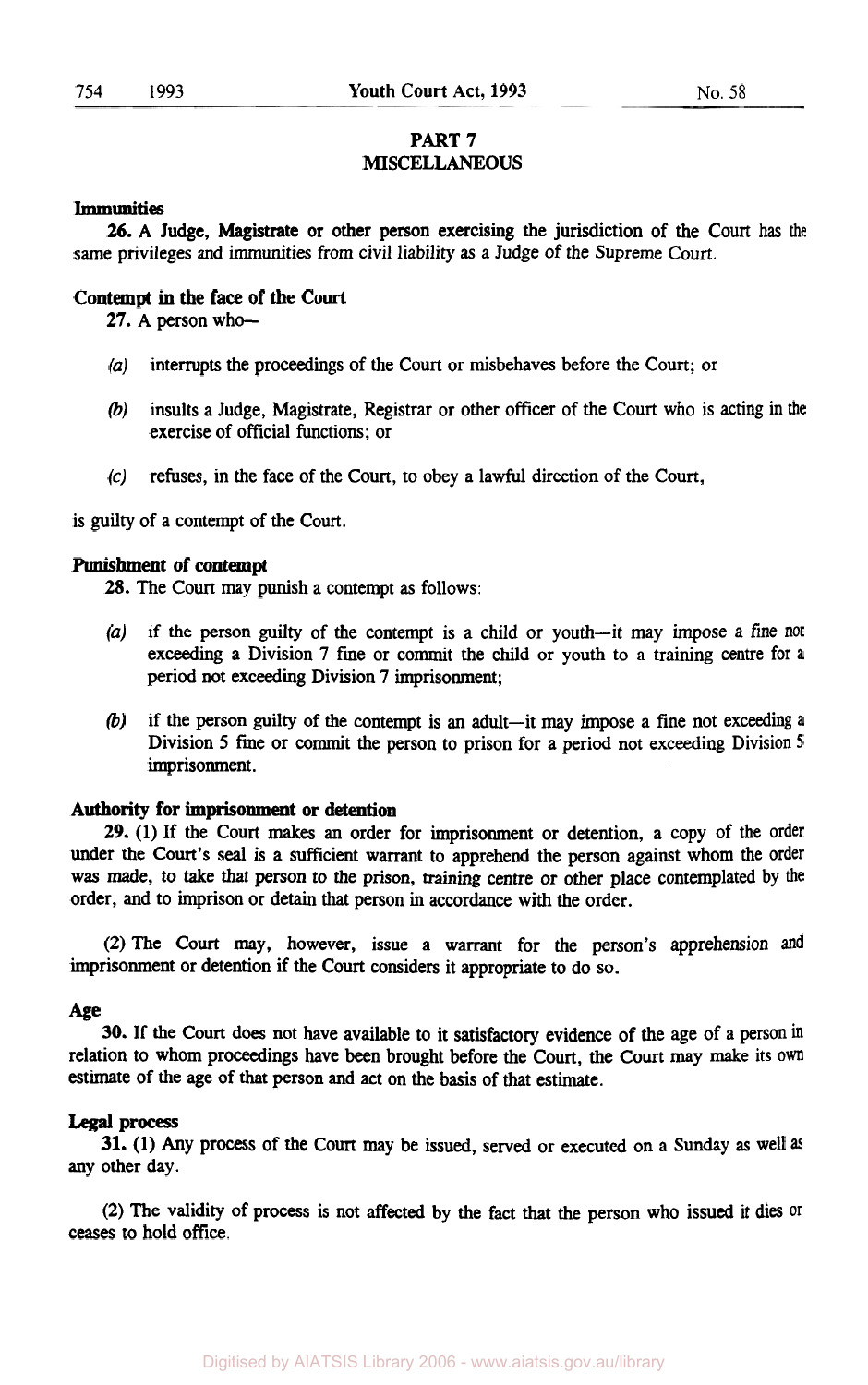# **Rules of Court**

32. (1) Rules of the Court may be made-

- *(a)* regulating the business of the Court and the duties of the various officers of the Court;
- *(b)* regulating the custody and use of the Court's seals;
- *(c)* regulating the practice and procedure of the Court;
- *(d)* regulating the form in which evidence is taken or received by the Court;
- **(e)** regulating costs;
- (f) dealing with any other matter necessary or expedient for the effective and efficient operation of the Court.
- (2) The rules may be made by the Judges and Magistrates of the Court.

(3) Rules of the Court take effect from the date of publication in the *Gazette* or some later date specified in the rules.

# **court** fees

relation to proceedings in the Court. 33. (1) The Governor may, by regulation, prescribe and provide for the payment of fees in

(2) The Court may remit or reduce a fee on account of the poverty of the party by whom the fee is payable or for any other proper reason.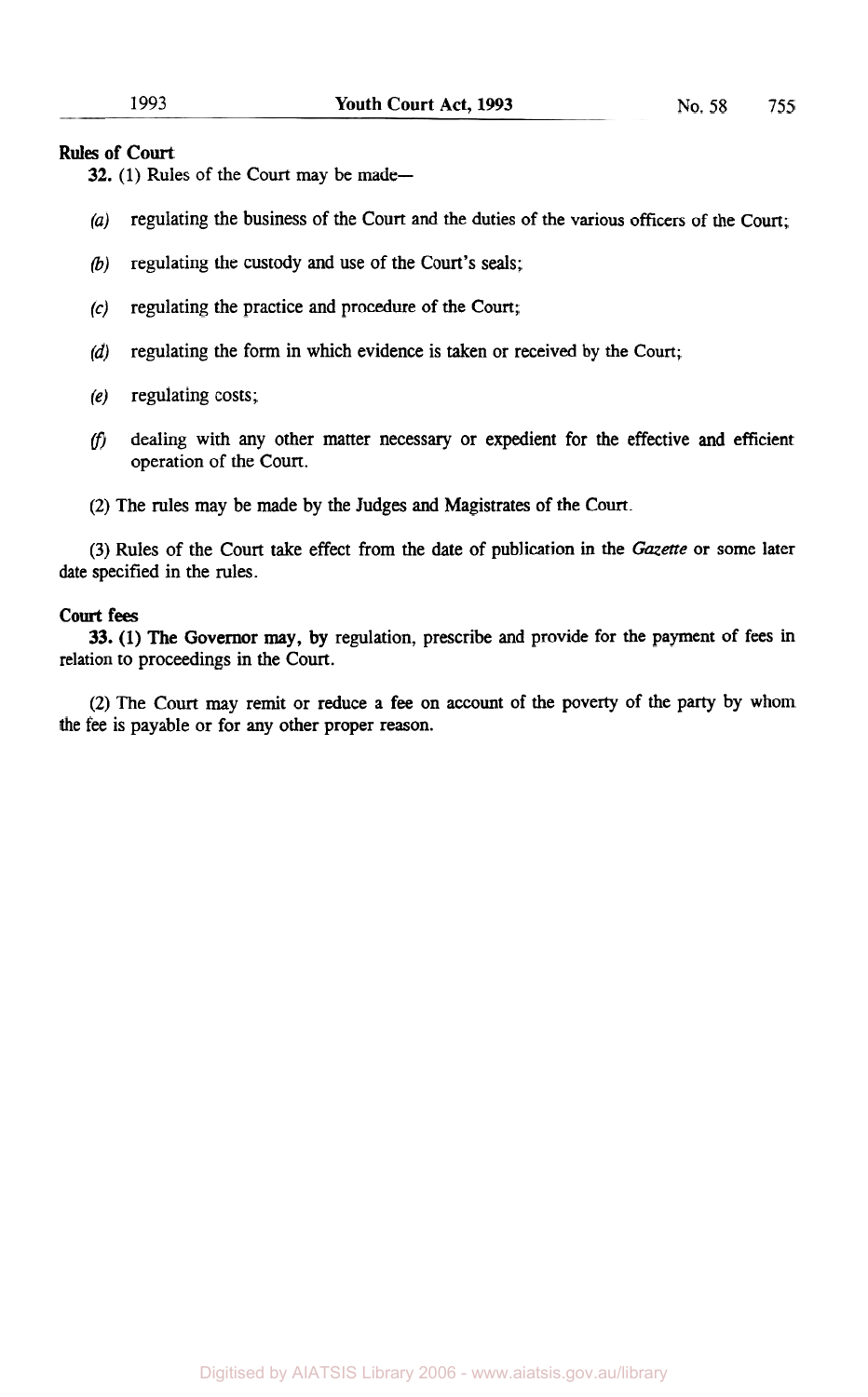# **SCHEDULE**

# *Consequential Amendment*

**The** *Courts Administration Act 1993* **is amended by striking out paragraph** *(c)* of *the*  **definition of "participating courts" in section 4 and substituting the following paragraph:** 

*(c)* **the Youth** Court **of South Australia;.**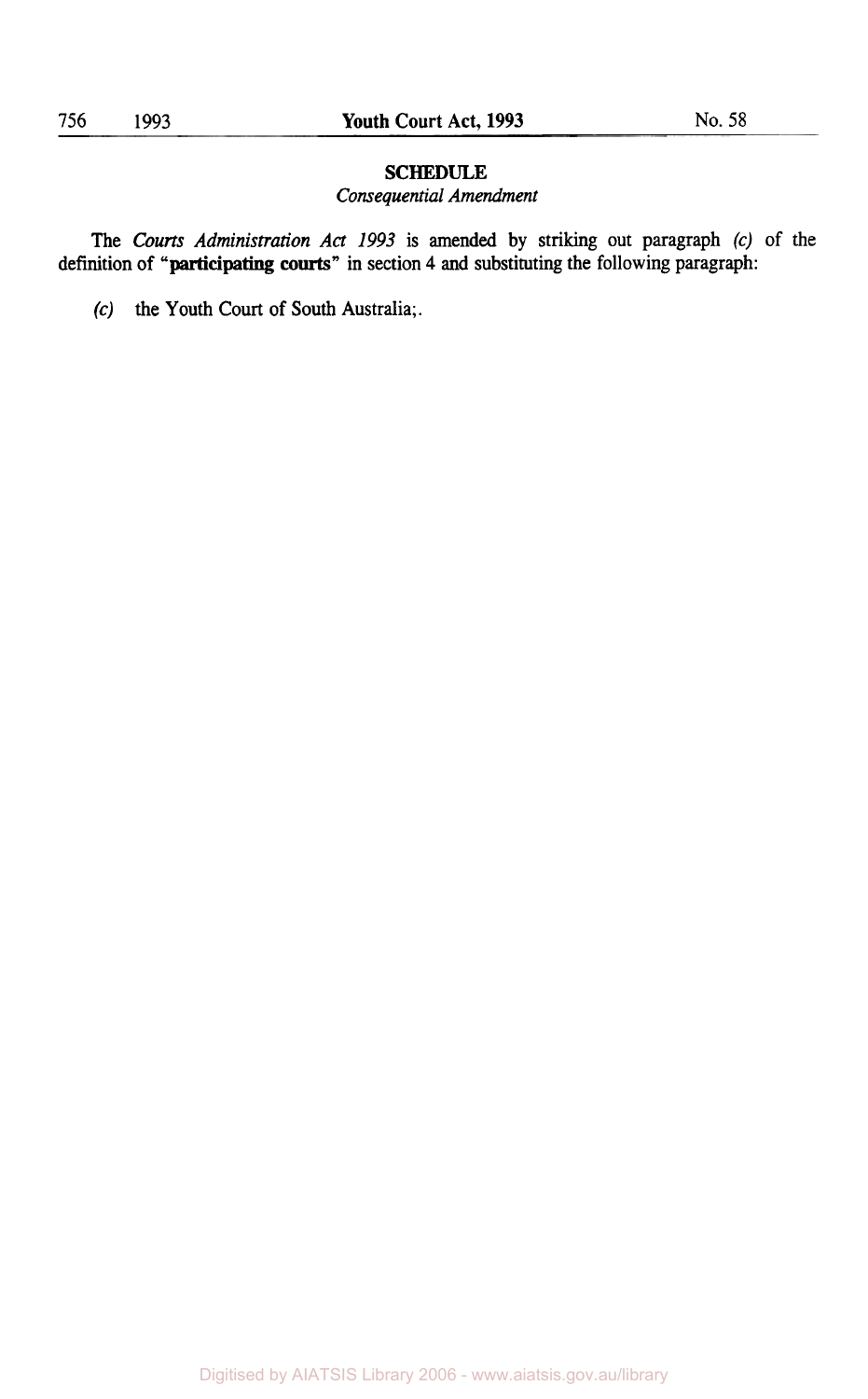# **APPENDIX DIVISIONAL PENALTIES** AND **EXPIATION FEES**

**At the date of assent to** this **Act divisional penalties and expiation fees are, as provided by section 28a of the** *Acts Interpretation Act 1915,* **as follows:** 

| <b>Division</b> | Maximum imprisonment | Maximum fine | <b>Expiation</b> fee |
|-----------------|----------------------|--------------|----------------------|
| $\mathbf{1}$    | 15 years             | \$60 000     |                      |
| $\overline{2}$  | 10 years             | \$40 000     |                      |
| 3               | 7 years              | \$30 000     |                      |
| 4               | 4 years              | \$15 000     |                      |
| 5               | 2 years              | \$8 000      |                      |
| 6               | 1 year               | \$4 000      | <b>\$300</b>         |
| $\overline{7}$  | 6 months             | \$2 000      | \$200                |
| 8               | 3 months             | \$1 000      | \$150                |
| 9               |                      | \$500        | \$100                |
| 10              |                      | \$200        | \$75                 |
| 11              |                      | \$100        | \$50                 |
| 12              |                      | \$50         | \$25                 |

*Note: This appendix is provided for convenience* **of** *reference only.* 

**In the name and on behalf of Her Majesty, I hereby assent to this Bill. ROMA MITCHELL Governor**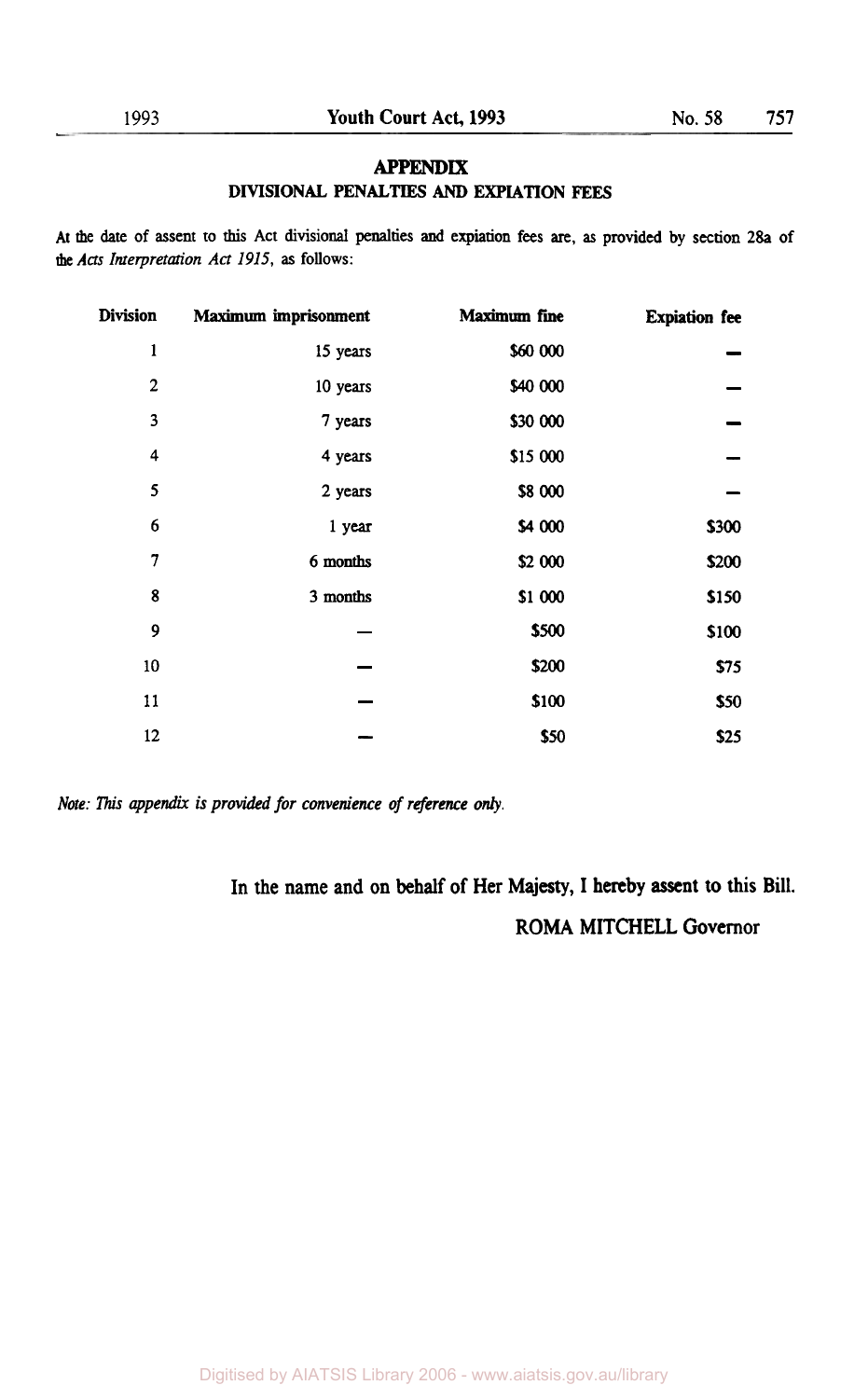

# **YOUNG OFFENDERS ACT 1993**

# **No. 57 of 1993**

# **SUMMARY** OF **PROVISIONS**

# PART 1 PRELIMINARY

- 1. Short title
- *2.*  Commencement
- **3.**  Objects and **statutory** policies
- **4.**  Interpretation
- *5.*  Age of criminal responsibility

#### PART 2 MINOR OFFENCES

# DIVISION 1-GENERAL POWERS

- *6.*  Informal cautions
- 7. More formal proceedings

### DIVISION 2-SANCTIONS THAT MAY **BE** IMPOSED **BY**  POLICE OFFICER

**8.**  Powers of police officer

# DIVISION 3-FAMILY CONFERENCE

- *9.*  Youth Justice Co-ordinators
- **10.**  Convening of family conference
- **11.**  Family conference, how constituted
- **12.**  Powers of family conference

### DIVISION 4-LIMITATION ON PUBLICITY

**13.**  Limitation on publicity

# PART 3 *ARREST* AND CUSTODY OF SUSPECTED OFFENDERS

- **14.** Application of general law
- **15.** How **youth** is **to** be dealt with if not granted bail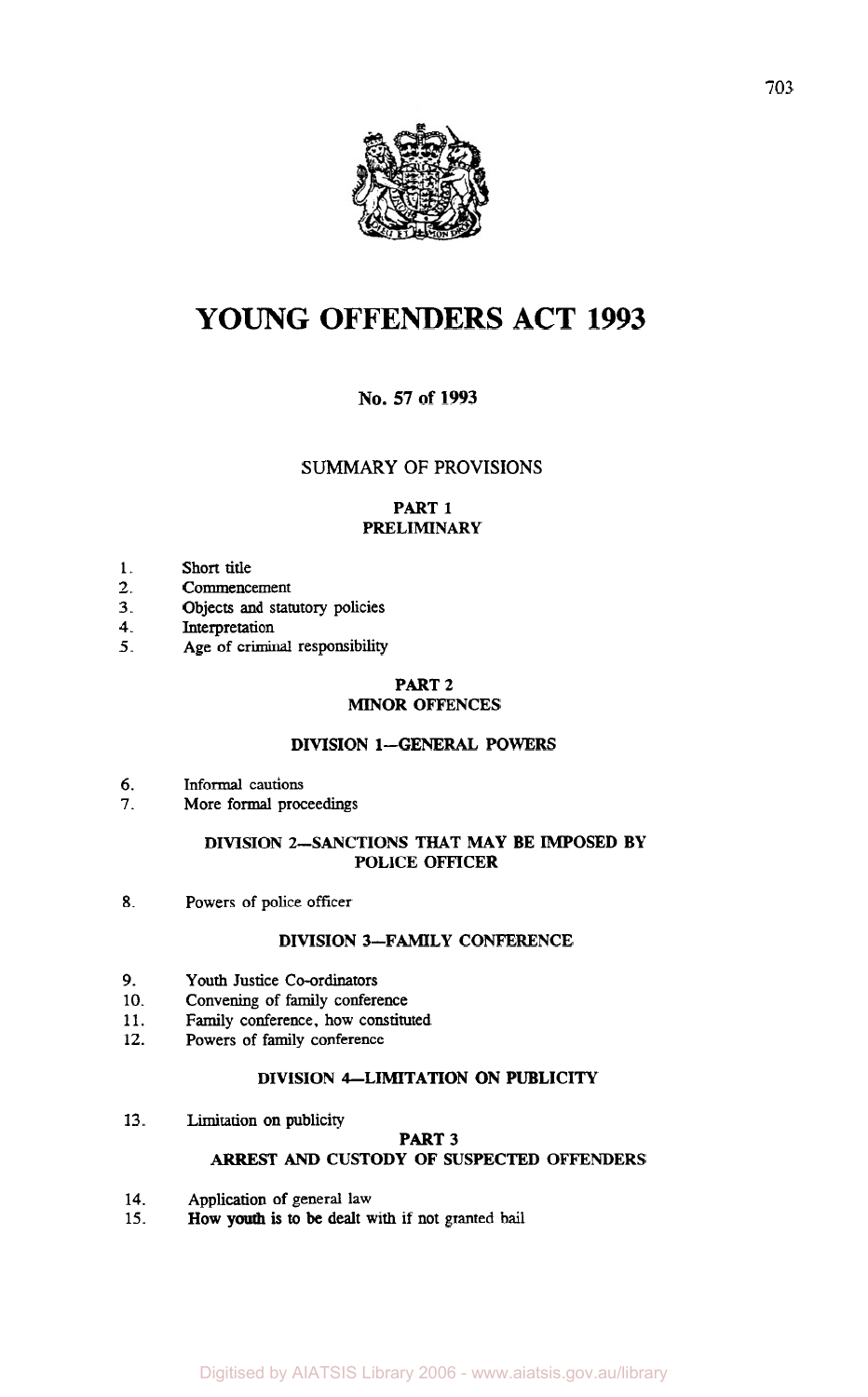#### **PART 4**

# **COURT PROCEEDINGS AGAINST A YOUTH**

#### **DIVISION 1-THE CHARGE**

- **16.**  Charge to be laid before the Court
- **17.** Proceedings on the charge

### **DIVISION 2-PROCEDURE ON PRELIMINARY EXAMINATION** *AND* **TRIAL**

- **18.**  Procedure on trial of offences
- **19.**  Committal for trial
- **20.**  Change of plea
- **21.**  Recording of convictions

#### **DIVISION 3-SENTENCE**

- **22.**  Power to sentence
- **23.**  Limitation on power to impose custodial sentence
- **24.**  Limitation **on** power to impose fine
- **25.**  Limitation **on** power to require community service
- **26.**  Limitation **on** Court's power to require bond
- **27.**  Court may require undertaking **from guardians**
- **28.**  Power to **disqualify from** holding driver's licence

#### **DIVISION 4-SENTENCING OF YOUTH BY SUPREME OR DISTRICT COURT**

**29.**  Sentencing youth **as an** adult

#### **DIVISION S-MISCELLANEOUS**

- **30. Court** to explain proceedings etc.
- **31.**  Prohibition of joint charges
- **32.**  Reports
- **33.**  Reports to be made available to parties
- **34.**  Attendance at court of guardian of youth charged with offence
- **35.**  Counsellors, etc., may make submissions to court

#### **PART S**

### **CUSTODIAL SENTENCES**

# **DIVISION 1-YOUTH SENTENCED AS ADULT**

**36.**  Detention of youth sentenced **as** adult

# **DIVISION 2-YOUTHS CONVICTED OF MURDER**

**37.**  Release **on** licence of youths convicted of murder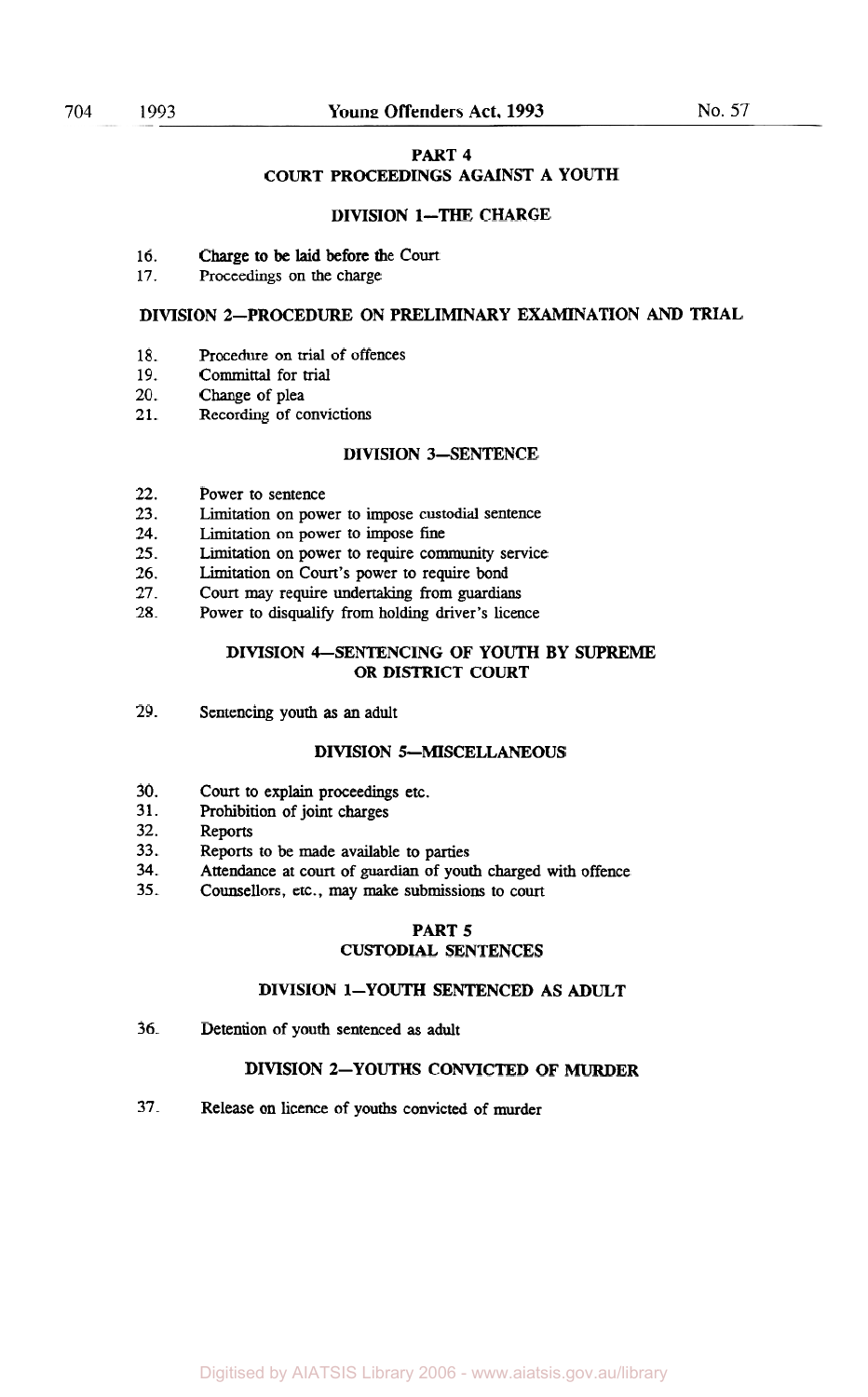#### **DIVISION 3-RELEASE FROM DETENTION**

- **38.**  The *Training Centre Review Board*
- **39.**  Review of detention by *Training Centre Review Board*
- **40.**  Leave of absence
- **41.**  Conditional release from detention
- **42.**  Absolute release from detention by Court

#### **DIVISION 4-TRANSFER OF YOUTHS UNDER DETENTION**

- **43.**  Interpretation
- **44.**  Transfer of young offenders to other States
- **45.**  Transfer of young offenders to **this** State
- **46.**  Adaptation of correctional orders to different correctional systems
- **47.**  Custody during escort

# **DIVISION S-ESCAPE FROM CUSTODY**

**48.**  Escape from custody

#### **PART 6 COMMUNITY SERVICE**

- **49.**  Community service cannot be imposed unless there is a placement for the youth
- **50.**  Insurance cover for youths performing community service
- **51.**  Community service may **only** involve certain **kinds** of work

#### **PART 7**

#### **THE JUVENILE JUSTICE ADVISORY COMMITTEE**

- **52.**  Establishment of the *Juvenile Justice* Advisory *Committee*
- **53.**  Allowances **and** expenses
- **54.**  Removal **from and** vacancies of office
- **55.**  Functions of the Advisory Committee
- **56.**  Reports

# **PART 8**

#### **MISCELLANEOUS**

- **57.**  Determination of a person's age
- **58.**  Prior offences
- **59.**  Detention and search by officers of Department
- *60.*  Hindering an officer of the Department
- **61. Issue** of warrant
- **62.**  Detention of youths in emergencies
- **63.**  Transfer of youths in detention to other **training** centre or prison
- **64.**  Name and address of youth to **be** given in certain circumstances
- **65.**  Regulations

#### **APPENDIX**

## **DIVISIONAL PENALTIES** *AND* **EXPIATION FEES**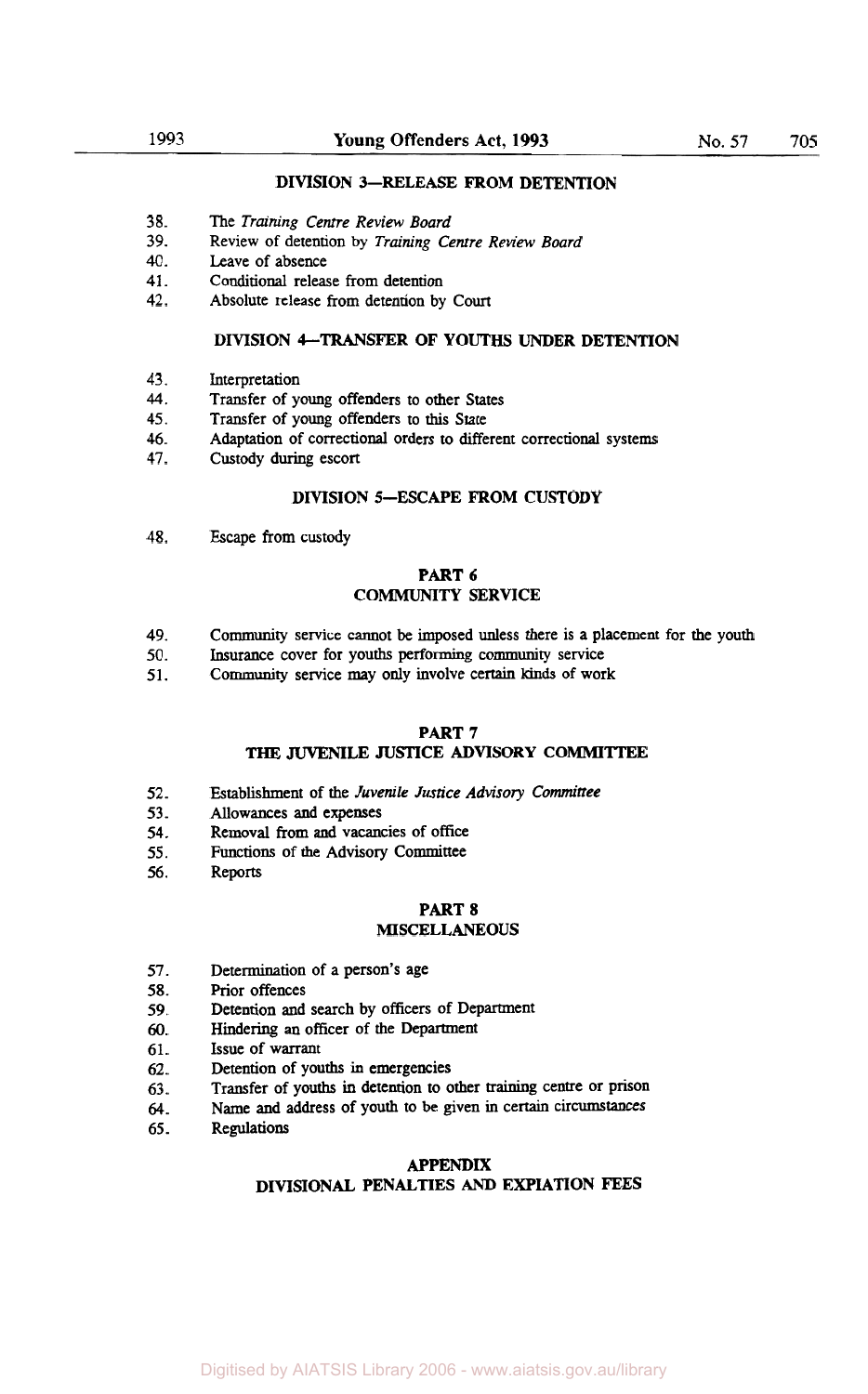

# **CHILDREN'S PROTECTION ACT 1993**

# **SUMMARY OF PROVISIONS**

# **PART 1 PRELIMINARY**

- **1.**  Short title
- **2.**  Commencement
- **3. Objects**
- **4.**  Principles to **be** observed in dealing with children
- *5.*  Provisions relating to dealing with **Aboriginal** or Torres **Strait** Islander children
- *6.*  Interpretation
- **7.**  Care **and** Protection Co-ordinators

# **PART 2 THE MINISTER'S FUNCTIONS**

**8.**  General functions of the **Minister** 

# **PART 3 CUSTODY AGREEMENTS**

**9. voluntary custody agreements** 

# **PART 4 NOTIFICATION** *AND* **INVESTlGATIONS**

# **DIVISION 1-NOTIFICATION OF ABUSE OR NEGLECT**

- **10.**  Interpretation
- **11.**  Notification of abuse or neglect
- **12.**  Protection from liability for voluntary or mandatory notification
- **13.**  Confidentiality of notification of abuse or neglect
- **14.**  Chief Executive Officer not obliged to **take** action in *Certain* circumstances

# **DIVISION 2-REMOVAL OF CHILDREN IN DANGER**

- **15.**  Interpretation
- **16.**  Power to remove children **from** dangerous situations
- **17.**  Power to remove children **from guardians**
- **18.**  Dealing with a child after removal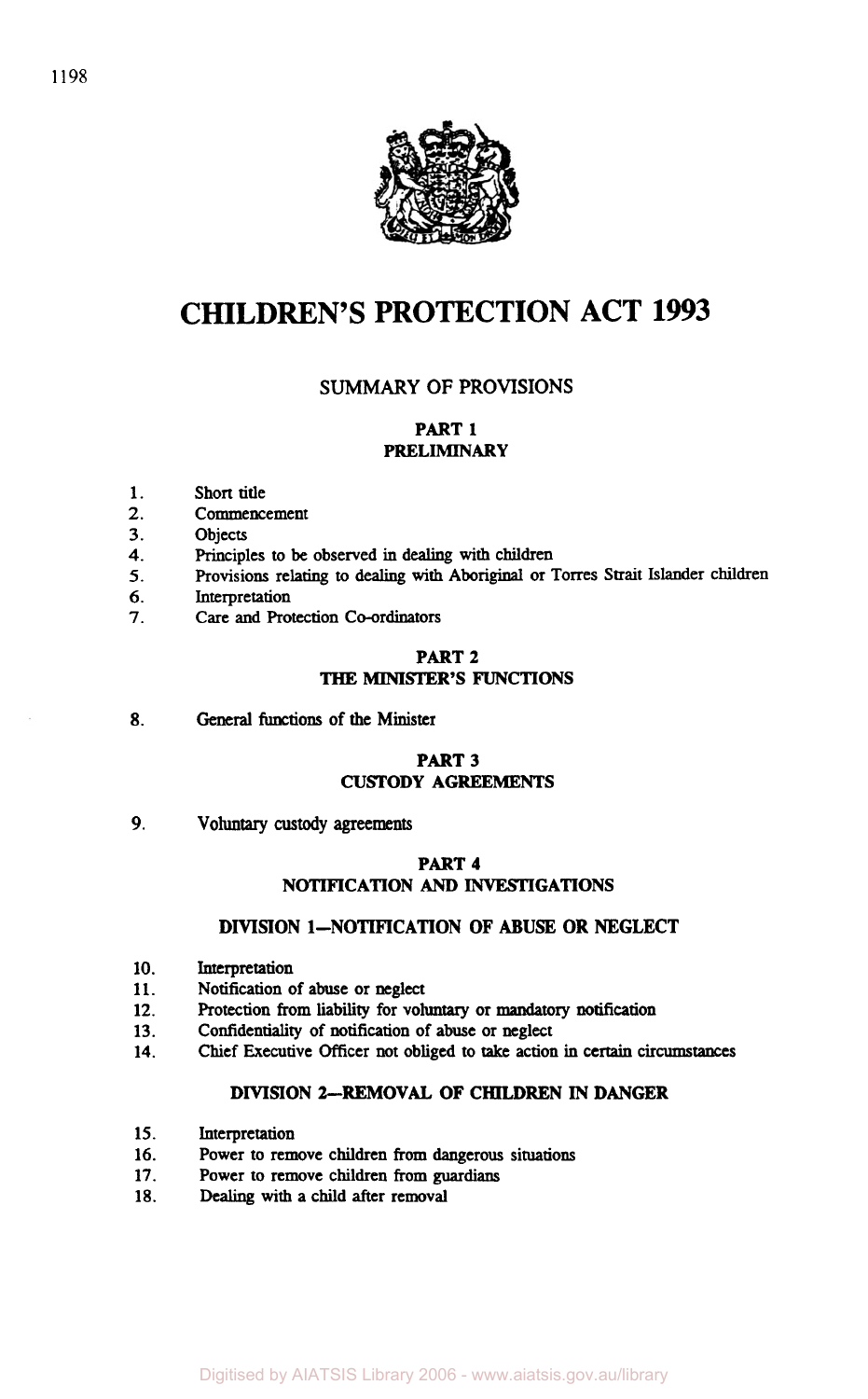# **DIVISION 3--INVESTIGATIONS**

**19.**  Investigations

#### **DIVISION 4-INVESTIGATION** *AND* **ASSESSMENT ORDERS**

- **20.**  Application for order
- **21.**  Orders Court may make
- **22.**  Variation or discharge of orders
- **23.**  Power of adjournment
- **24.**  Obligation to answer questions or furnish reports
- **25.**  Orders not appealable

#### **DIVISION 5-EXAMINATION** *AND* **ASSESSMENT OF CHILDREN**

*26.*  Examination and assessment of children

#### **PART 5**

#### **CHILDREN IN NEED OF** *CARE AND* **PROTECTION**

#### **DIVISION 1-FAMILY CARE MEETING**

- **27.**  Family care meeting must be held in certain circumstances
- **28.**  Purpose of family care meetings
- **29.**  Convening a family care meeting
- **30.**  Invited participants
- **31.**  Constitution of family care meeting
- **32.**  Procedures
- **33.**  Review of arrangements
- **34.**  Certain matters not admissible
- **35.**  Procedure where decisions not made or implemented
- **36. Guardians** whose whereabouts are unknown

#### **DIVISION 2-CARE** AND **PROTECTION ORDERS**

- **37.**  Application for care and protection order
- **38. Court's** power to make orders
- **39.**  Adjournments
- **40.**  Variation or revocation of orders
- **41.**  Right of other interested persons to be heard
- **42.**  Conference of parties
- **43.**  Effect of guardianship order
- **44.**  Non-compliance with orders

# **PART 6**

# **PROCEDURAL MATTERS**

- **45.**  Evidence
- *46.*  Service of applications **on** parties
- **47.**  Joinder of parties
- **48.**  Legal representation of child
- **49. Court** may refer a matter to a family care meeting
- **50.**  Orders for costs